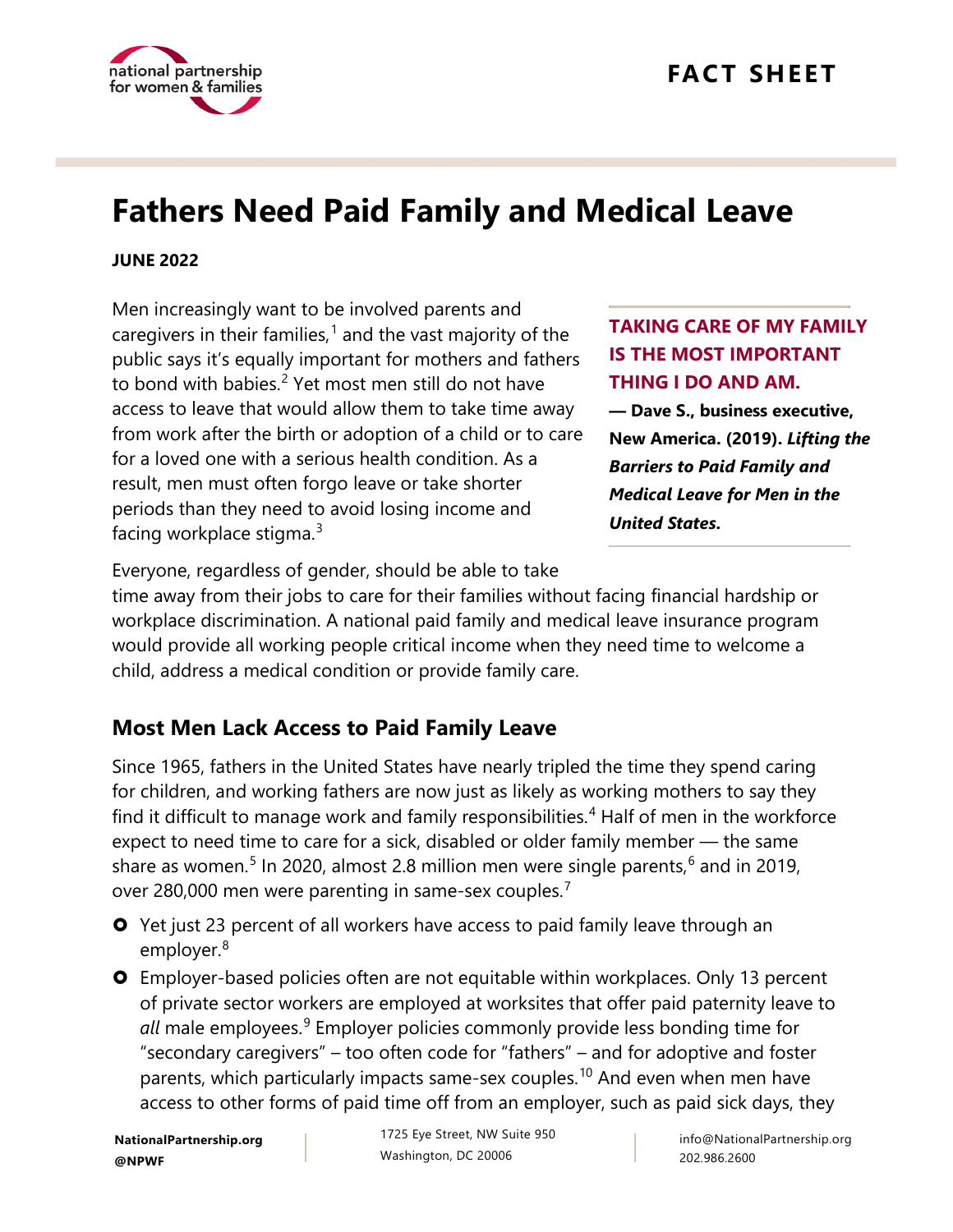often cannot use that leave to bond with a new child, to care for a family member's medical condition or for elder care. [11](#page-4-10)

- **O** One study found that only one in 20 fathers in professional jobs took more than two weeks off after their most recent child was born – and a staggering three out of four took one week or less.<sup>[12](#page-4-11)</sup> Low-income fathers face even higher barriers: one study of disadvantaged families found that nearly 60 percent of fathers reported taking zero weeks of paid time away from work after the birth or adoption of a child. $^{13}$  $^{13}$  $^{13}$
- **O** Being a good financial provider continues to be seen as an important part of being a good father. [14](#page-5-1) As a result, men without paid leave often feel pressure to limit their time off of work in order to keep a steady income.<sup>[15](#page-5-2)</sup>
- During the COVID-19 pandemic, an inability to access paid leave amid increased family caregiving needs has exacerbated the financial strain on working parents. While women's unpaid work increased more, fathers on average provided nearly 20 hours per week of unpaid care in 2020. If paid at a living wage of \$15 per hour, the value of that unpaid care would add up to  $$426.2$  billion.<sup>[16](#page-5-3)</sup>

## **Many Men Face Stigma for Taking Leave**

Many fathers want to be more involved with their families, play a larger caregiving role, and support their partners' careers.[17](#page-5-4) But outdated, gendered norms in too many workplaces still assume that being a caregiver is incompatible with success at a job,  $18$  and taking time away from work for family caregiving can bring harassment, discrimination or mistreatment<sup>[19](#page-5-6)</sup> that result in fathers being less likely to take the leave that is available to them. It is also a disincentive to take leave if doing so negatively affects their careers and their families' economic opportunities due to lower pay or being passed over for promotions.[20](#page-5-7)

**THREE-QUARTERS (74 PERCENT) OF ADULTS POINT TO THE PENALTIES OTHER MEN HAVE SUFFERED AS A DETERRENT FOR MEN TAKING LEAVE.** 

**— New America. (2019).** *Lifting the Barriers to Paid Family and Medical Leave for Men in the United States***.**

## **Creating More Supportive Workplaces Would Help Men, Their Families, Businesses and Taxpayers**

A growing body of evidence makes clear that paid family leave has a positive impact on children and parents, families' economic security, employers and taxpayers. And it can help support more caregiver-friendly workplace cultures.

 **Gender-equal paid leave promotes children's development and family wellbeing**. Among opposite-sex parents, fathers who take two or more weeks off after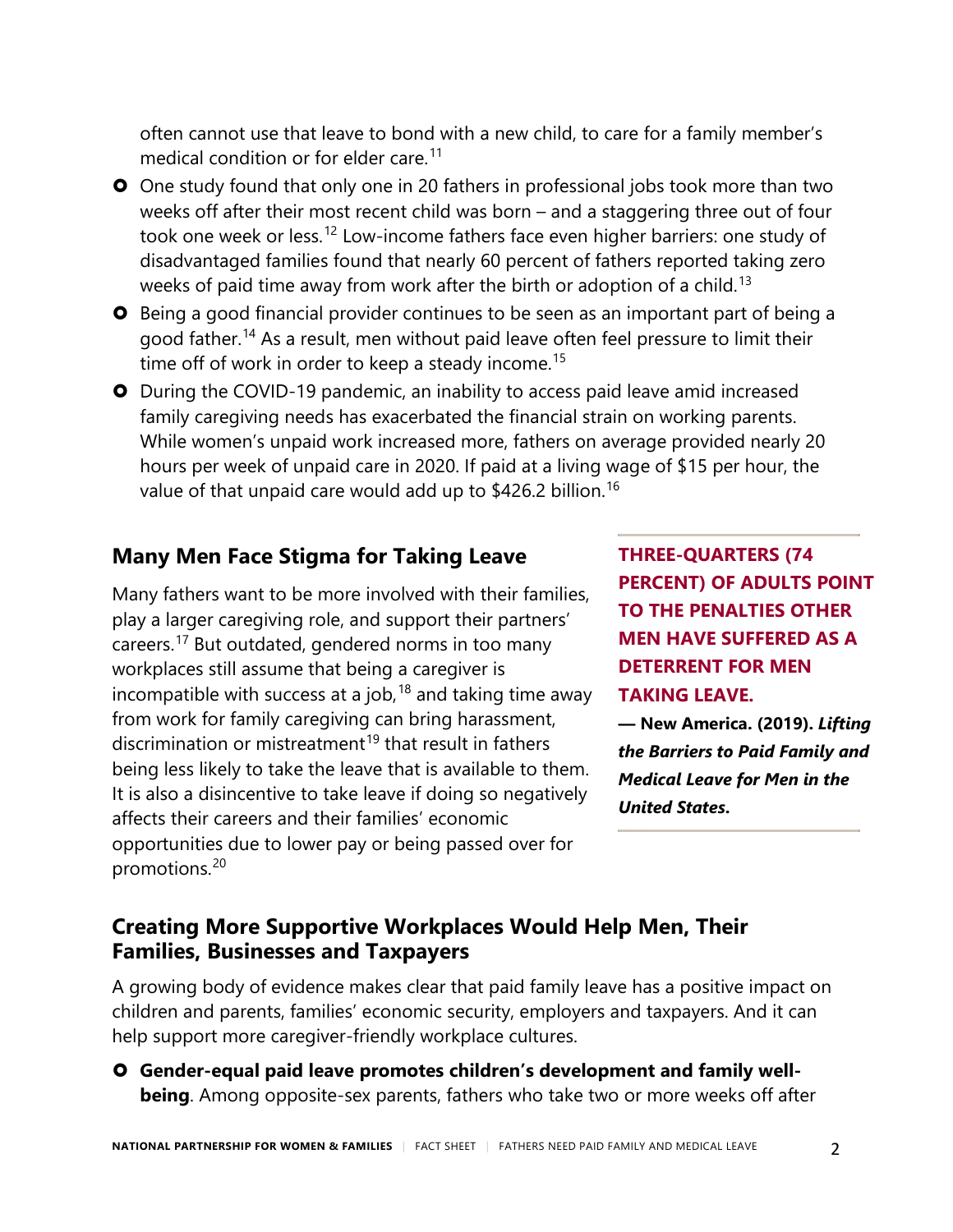the birth of a child are more involved in that child's direct care nine months after birth than fathers who take no leave,<sup>[21](#page-5-8)</sup> and are more likely to have a stable marriage or relationship with the other parent.<sup>[22](#page-5-9)</sup> Involved fathers promote children's educational attainment and emotional stability and reduce maternal stress,<sup>[23](#page-5-10)</sup> and involvement in the first six months after birth can also mean both mother and baby sleep better.<sup>[24](#page-5-11)</sup> When men attend prenatal medical appointments and remain involved throughout the pregnancy, women have safer births and decreased risk of postpartum depression.[25](#page-5-12) New mothers have fewer postpartum health complications and improved mental health when new fathers can also take paid leave.<sup>[26](#page-5-13)</sup>

- **Households are more equal when fathers have paid leave**. When new dads in households with a mother and father take paid leave, their families experience a more equitable division of parental responsibilities, including household chores and direct caregiving.<sup>[27](#page-5-14)</sup> Fathers who take paid family leave also say they are more comfortable as active, responsible co-parents.<sup>[28](#page-5-15)</sup>
- **Paid leave for men supports working mothers**. In 71 percent of U.S. households with children (more than 48 million households), all parents are employed,  $29$  and women are key breadwinners in nearly two-thirds of families with children.<sup>[30](#page-5-17)</sup> Yet women are still more likely than men to stop working or to work part time after the birth of a child.<sup>[31](#page-5-18)</sup> Paid paternity leave may increase women's labor force participation by promoting men's involvement at home and making it easier for women to return to the workforce.<sup>[32](#page-5-19)</sup> Research from Sweden shows that each additional month of parental leave taken by a child's father increases the mother's wages by nearly 7 percent,<sup>[33](#page-5-20)</sup> which affects women's income and retirement security over their lifetimes.
- **Fathers with paid leave are less likely to need public assistance**. Having a baby is expensive. Even for people with health insurance, the average out-of-pocket cost of childbirth in the United States ranges from \$1,077 in Washington D.C. to \$2,473 in South Carolina  $34$  – quickly followed by clothing, diapers, formula or lactation support and many other expenses. But new fathers who take paid leave are significantly less likely than fathers who do not to report needing to use the Supplemental Nutrition Assistance Program (SNAP) in the year following their child's birth (controlling for other relevant factors).<sup>[35](#page-6-0)</sup> On average, men who take paid leave report receiving \$420 less in public assistance in the year following their child's birth than men who do not take leave. $36$

## **Fathers Should Have Access to Paid Family Leave No Matter Where They Live or Work**

Public policies help change culture and practice. Twelve states including the District of Columbia have passed paid family and medical leave programs that include coverage for working people who need time to bond with a new child, care for a family member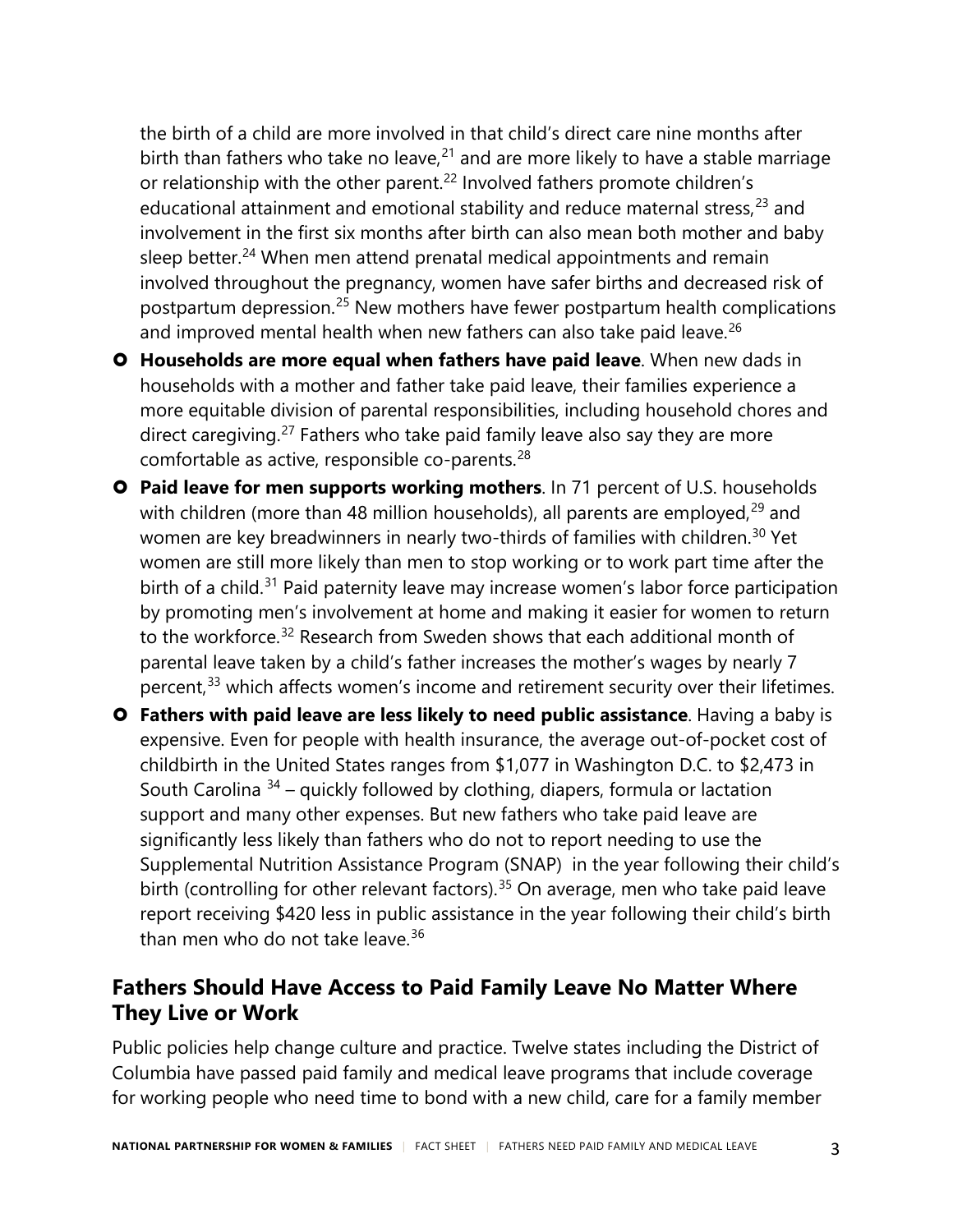with a serious health condition or address their own serious medical needs, regardless of gender. Over time, men's use of these programs for parental leave and family caregiving has become more equal. In California, men now file over 43 percent of claims for paid family leave to care for a new child, up from 17 percent when the law took effect in 2004.<sup>[37](#page-6-2)</sup> In Rhode Island, which implemented paid family leave in 2014, 44 percent of child bonding leaves in 2021 were taken by men.<sup>[38](#page-6-3)</sup>

#### **Evidence from existing programs shows how policy details matter for men.**

When men take an equal share of leave, it has significant benefits for their families and for gender equality. To fully support men's leave-taking, paid leave programs must:

- **Replace most or all of a worker's usual wages.** When leave is unpaid or replaces only a small share of usual wages, men are significantly less likely to use it, likely due in part to gender norms about breadwinning roles. In addition, because of the gender wage gap, when heterosexual couples face a period of unpaid leave, they often resolve that dilemma by keeping the higher-earning man at work.<sup>[39](#page-6-4)</sup> Higher wage replacement rates, even up to 100 percent, substantially increase men's use of leave.<sup>40</sup>
- **Cover the range of caregiving needs.** Nationally, three-quarters of instances of leave-taking are for purposes other than bonding with a new child.<sup>[41](#page-6-6)</sup> While about 30 percent of men expect to need paternity leave, fully half anticipate needing leave to care for a seriously ill, disabled or older family member. $42$  Paid leave programs should address the range of health and care needs as reflected in the Family and Medical Leave Act (FMLA).
- **Provide equal time, and not force couples to split leave.** Evidence from European parental leave programs consistently shows that when new mothers and fathers are given a shared amount of leave that they must split, women end up taking the vast majority of leave time, resulting in inequities in the workplace and in caregiving and negative consequences for new mothers' health.<sup>[43](#page-6-8)</sup> State paid leave programs and the FMLA follow a more equitable model, providing leave individually to each worker.
- **Protect a worker's job.** Three-quarters of adults say that penalties, such as job loss or retaliation, are a major deterrent for men taking leave.<sup>[44](#page-6-9)</sup> A national policy must follow the lead of state paid leave programs in including strong anti-retaliation protections and expanded or provided universal job protection.

**The Family And Medical Insurance Leave (FAMILY) Act (H.R. 804/S. 248) would create a national paid family and medical leave insurance program** that would enable workers to receive up to 66 percent of their wages for up to 12 weeks to address their own serious health condition; to deal with the serious health condition of a parent, spouse, domestic partner or child; to care for a new child; or for certain military caregiving purposes. The FAMILY Act would establish a reasonable standard that would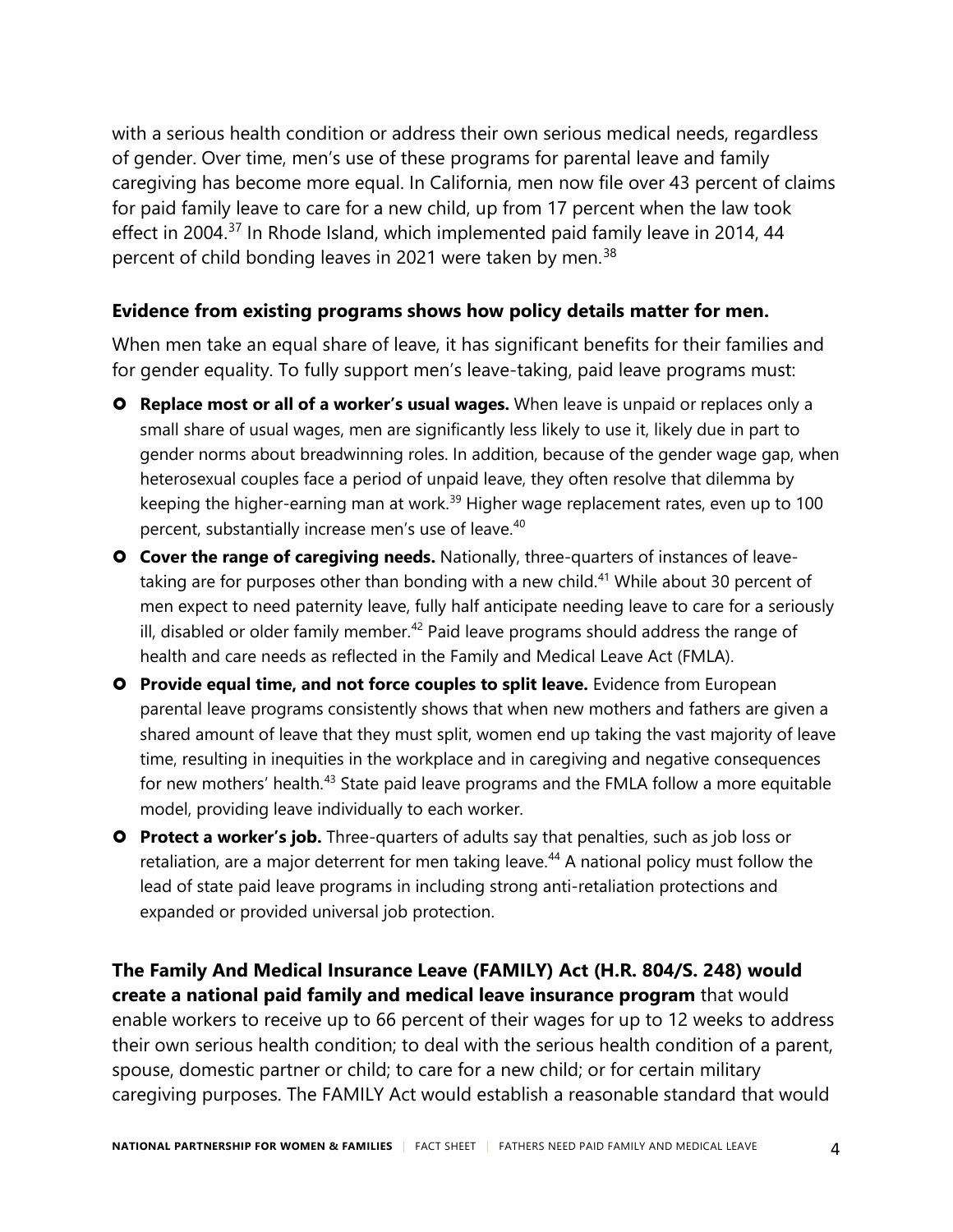bring the nation's public policies more in line with the needs of the workforce. It would benefit women and men, workers, their families, businesses and our economy.

#### Learn more at **[NationalPartnership.org/PaidLeave](https://www.nationalpartnership.org/our-work/economic-justice/paid-leave.html)**.

<span id="page-4-3"></span>4 Parker, K., & Wang, W. (2013, March 14). *Modern Parenthood: Roles of Moms and Dads Converge as They Balance Work and Family*. Retrieved 7 June 2022, from Pew Research Center website: https://www.pewsocialtrends.org/2013/03/14/modern-parenthood-rolesof-moms-and-dads-converge-as-they-balance-work-and-family/

<span id="page-4-4"></span><sup>5</sup>Lenhart, A., Swenson, H., & Schulte, B. (2019, December 4). *Lifting the Barriers to Paid Family and Medical Leave for Men in the United States*. Retrieved 7 June 2022, from New America website: https://www.newamerica.org/better-life-lab/reports/lifting-barrierspaid-family-and-medical-leave-men-united-states/

<span id="page-4-5"></span><sup>6</sup> U.S. Census Bureau. (2021). *American Community Survey 5-Year Estimates 2020, Geographies: United States (Table S1101. Households and Families)*. Retrieved 7 June 2022, from

<https://data.census.gov/cedsci/table?q=S1101%3A%20HOUSEHOLDS%20AND%20FAMILIES&tid=ACSST5Y2020.S1101> (Number of men with no spouse heading households with one or more children under 18)

<span id="page-4-6"></span><sup>7</sup> U.S. Census Bureau. (2020). *American Community Survey 1-Year Estimates Public Use Microdata Sample.* Retrieved 7 June 2022, from [https://data.census.gov/mdat/#/search?ds=ACSPUMS1Y2019&cv=R18&rv=SEX,CPLT&wt=WGTP.](https://data.census.gov/mdat/#/search?ds=ACSPUMS1Y2019&cv=R18&rv=SEX,CPLT&wt=WGTP) (Total men living in household with same-sex spouse or unmarried partner and one or more children under 18.)

<span id="page-4-7"></span><sup>8</sup> U.S. Bureau of Labor Statistics. (2021, September). National Compensation Survey: Employee Benefits in the United States, March <sup>2021</sup> (Table 33). Retrieved 7 June 2022, from https://www.bls.gov/ncs/ebs/benefits/2021/employee-benefits-in-the-united-statesmarch-2021.pdf

<span id="page-4-8"></span>9 Brown, S., Herr, J., Roy, R., & Klerman, J. A. (2020, August). *Employee and Worksite Perspectives of the Family and Medical Leave Act: Results from the 2018 Surveys (Exhibit 3-3)*. Retrieved 7 June 2022, from

<span id="page-4-9"></span>https://www.dol.gov/sites/dolgov/files/OASP/evaluation/pdf/WHD\_FMLA2018SurveyResults\_FinalReport\_Aug2020.pdf<br><sup>10</sup> National Partnership for Women & Families. (2020, June). Leading on Leave: Companies With New or Expanded Pa *(2015-2019)*. Retrieved 7 June 2022, from https://www.nationalpartnership.org/our-work/resources/economic-justice/paidleave/new-and-expanded-employer-paid-family-leave-policies.pdf; Maxwell, M. B., Johnson, A., Lee, M., & Miranda, L. (2018). 2018 U.S. LGBTQ Paid Leave Survey. Retrieved 7 June 2022, from HRC website: https://assets2.hrc.org/files/assets/resources/2018-HRC-LGBTQ-Paid-Leave-Survey.pdf?\_ga=2.136232115.301839260.1579104902-1852936393.1579104902

<span id="page-4-10"></span><sup>11</sup> U.S. Bureau of Labor Statistics. (2019, August 29). *American Time Use Survey: Access to and Use of Leave, 2017-2018* (Table 3. Workers with access to paid or unpaid leave and their ability to use leave by reason, averages for the period 2017-2018). Retrieved 7 June 2022, from U.S. Department of Labor website: https://www.bls.gov/news.release/leave.t03.htm

<span id="page-4-11"></span><sup>12</sup> Harrington, B., Van Deusen, F., & Humberd, B. (2011). *The New Dad: Caring, Committed and Conflicted* (p. 15)*.* Boston College Center for Work & Family Publication. Retrieved 7 June 2022, from

http://www.bc.edu/content/dam/files/centers/cwf/research/publications/researchreports/The%20New%20Dad%202011\_Caring%20C ommitted%20and%20Conflicted

<span id="page-4-0"></span><sup>1</sup> Harrington, B., Van Deusen, F., Sabatini Fraone, J., Eddy, S., & Haas, L. (2014). *The New Dad: Take Your Leave. Perspectives on paternity leave from fathers, leading organizations, and global policies*. Retrieved 7 June 2022, from Boston College Center for Work & Family website:

https://www.bc.edu/content/dam/files/centers/cwf/research/publications3/researchreports/The%20New%20Dad%202014\_Take%20Y our%20Leave; Heilman, B., Cole, G., Matos, K., Hassink, A., Mincy, R., & Barker, G. (2016). *State of America's Fathers: A MenCare Advocacy Publication*. Retrieved 7 June 2022, from https://www.fatherhood.gov/research-and-resources/state-americas-fathers-2016-mencare-advocacy-publication

<span id="page-4-1"></span><sup>2</sup> Horowitz, J. M., Parker, K., Graf, N., & Livingston, G. (2017, March 23). *Americans Widely Support Paid Family and Medical Leave, but Differ Over Specific Policies*. Retrieved 7 June 2022, from Pew Research Center website:

http://www.pewsocialtrends.org/2017/03/23/americans-widely-support-paid-family-and-medical-leave-but-differ-over-specificpolicies/

<span id="page-4-2"></span><sup>3</sup> Coltrane, S., Miller, E. C., DeHaan, T., & Stewart, L. (2013). Fathers and the Flexibility Stigma. *Journal of Social Issues*, *69*(2), 279-302. doi: 10.1111/josi.12015; Dove Men+Care & Promundo. (2018, June). *Helping Dads Care: New National Survey Confirms That Societal Expectations, Limited Paternity Leave and Insufficient Support Keep Fathers from Taking Leave.* Retrieved 7 June 2022, from [https://promundoglobal.org/wp-content/uploads/2018/06/Promundo-DMC-Helping-Men-Care-Report\\_FINAL.pdf](https://promundoglobal.org/wp-content/uploads/2018/06/Promundo-DMC-Helping-Men-Care-Report_FINAL.pdf)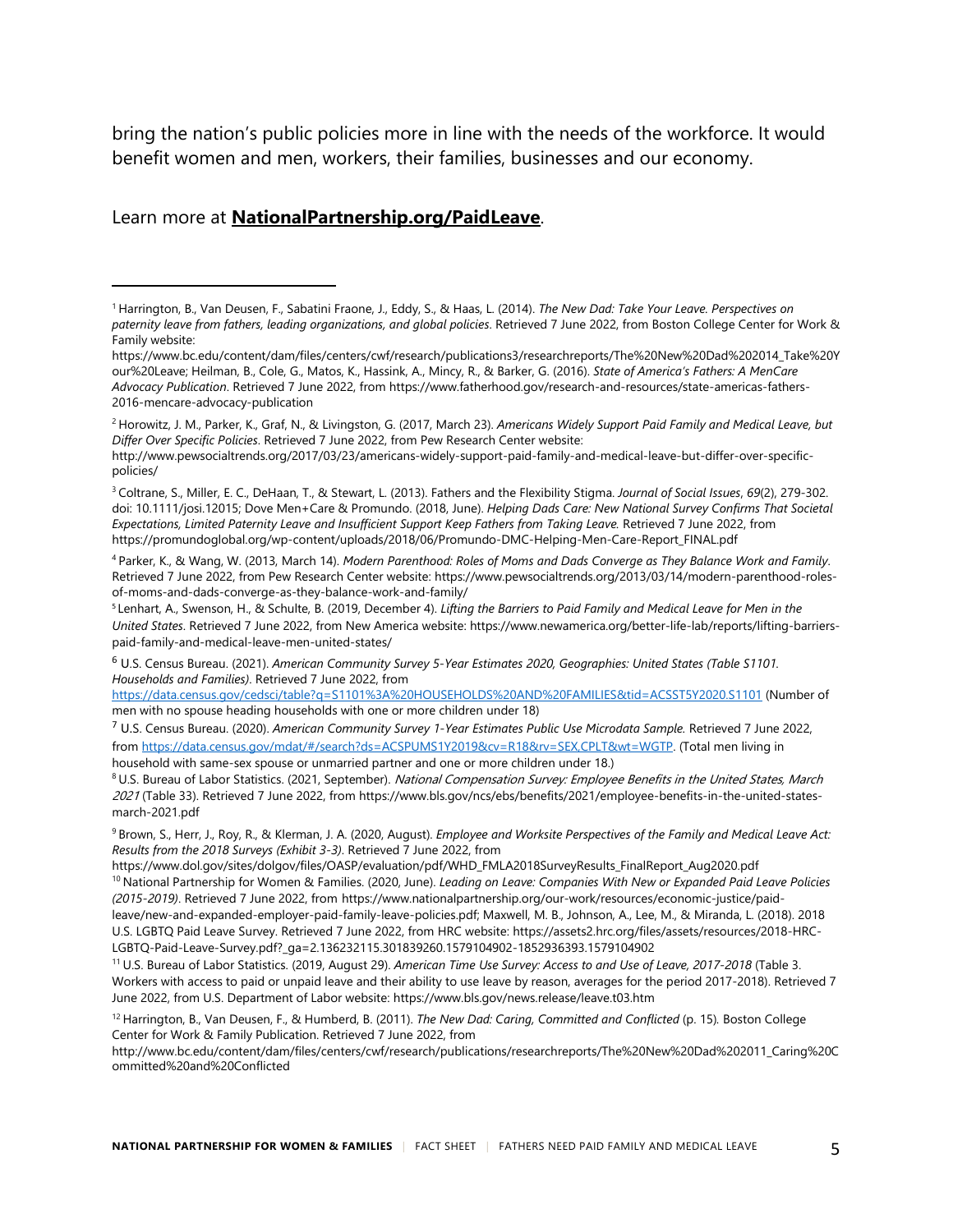<span id="page-5-0"></span><sup>13</sup> Pragg, B., & Knoester, C. (2017). Parental Leave Use Among Disadvantaged Fathers. *Journal of Family Issues*, *38*(8), 1157-1185. doi: 10.1177/0192513X15623585; the National Partnership found similar patterns in its analysis of leave-taking by gender and income level in state paid leave program. See NationalPartnership.org/PaidLeaveReport for more information.

<span id="page-5-1"></span><sup>14</sup> Rehel, E., & Baxter, E. (2015, February 4). *Men, Fathers, and Work-Family Balance*. Retrieved 8 June 2021, from Center for American Progress website: https://www.americanprogress.org/article/men-fathers-and-work-family-balance/

<span id="page-5-2"></span><sup>15</sup> See note 1, Harrington.

<span id="page-5-3"></span><sup>16</sup> National Partnership for Women & Families. (2021, May). *Women Carried the Burden of Unpaid Caregiving in 2020.* Retrieved 7 June, 2022 from https://www.nationalpartnership.org/our-work/resources/economic-justice/women-carried-the-burden-of-unpaidcaregiving-in-2020.pdf

<span id="page-5-4"></span><sup>17</sup> Humberd, B., Ladge, J. J., & Harrington, B. (2015, June). The "New" Dad: Navigating Fathering Identity Within Organizational Contexts. *Journal of Business and Psychology*, *30*(2), 249-266. doi: 10.1007/s10869-014-9361-x; Ladge, J. J., Humberd, B. K., Watkins, M. B., & Harrington, B. (2015, January). Updating the Organization MAN: An Examination of Involved Fathering in the Workplace. *Academy of Management Perspectives*, *29*(1), 152-171. doi: 10.5465/amp.2013.0078; See note 1, Heilman.

<span id="page-5-5"></span><sup>18</sup> Trimble O'Connor, L., & Cech, E. A. (2018, April 13). Not Just a Mothers' Problem: The Consequences of Perceived Workplace Flexibility Bias for All Workers. *Sociological Perspectives, 61*(5), 808-829. doi: 10.1177/0731121418768235

<span id="page-5-6"></span><sup>19</sup> Berdahl, J. L., & Moon, S. H. (2013, June). Workplace Mistreatment of Middle Class Workers Based on Sex, Parenthood, and Caregiving. *Journal of Social Issues*, *69*(2), 341-366. doi: 10.1111/josi.12018; See note 3, Dove Men+Care & Promundo.

<span id="page-5-7"></span><sup>20</sup> See note 3.; See note 1, Heilman.

<span id="page-5-8"></span><sup>21</sup> Nepomnyaschy, L., & Waldfogel, J. (2007). Paternity Leave and Fathers' Involvement with Their Young Children: Evidence from the American Ecls–B. *Community, Work and Family*, *10*(4), 427-453. doi: 10.1080/13668800701575077

<span id="page-5-9"></span><sup>22</sup> Petts, R. J., Carlson, D. L., & Knoester, C. (2019, November 14). If I [Take] Leave, Will You Stay? Paternity Leave and Relationship Stability. *Journal of Social Policy*, *Online First. doi: 10.1017/S0047279419000928*

<span id="page-5-10"></span><sup>23</sup> Lamb, M.E. (2004). *The role of the father in child development, 4th ed.* (pp. 1–18, 309–313). Hoboken, N.J.: John Wiley & Sons, Inc.; Nomaguchi, K., Brown, S., & Leyman, T. M. (2017). Fathers' Participation in Parenting and Maternal Parenting Stress: Variation by Relationship Status. *Journal of Family Issues*. *38*(8), 1132-1156. doi: 10.1177/0192513X15623586

<span id="page-5-11"></span><sup>24</sup> Tikotzky, L., Sadeh, A., Volkovich, E., Manber, R., Meiri, G., & Shahar, G. (2015, March). Infant sleep development from 3 to 6 months postpartum: links with maternal sleep and paternal involvement. *Monographs of the Society for Research in Child Development, 80*(1), 107-124. doi: 10.1111/mono.12147

<span id="page-5-12"></span><sup>25</sup> van der Gaag, N., Heilman, B., Gupta, T., Nembhard, C., & Barker, G. (2019). *State of the World's Fathers: Unlocking the Power of Men's Care.* Retrieved 7 June 2022, fro[m https://stateoftheworldsfathers.org/report/state-of-the-worlds-fathers-helping-men-step](https://stateoftheworldsfathers.org/report/state-of-the-worlds-fathers-helping-men-step-up-to-care/)[up-to-care/](https://stateoftheworldsfathers.org/report/state-of-the-worlds-fathers-helping-men-step-up-to-care/)

<span id="page-5-13"></span><sup>26</sup> Persson, P., & Rossin-Slater, M. (2019, May). *When Dad Can Stay Home: Fathers' Workplace Flexibility and Maternal Health*. Retrieved 7 June 2022, from National Bureau of Economic Research website: https://www.nber.org/papers/w25902

<span id="page-5-14"></span><sup>27</sup> Rehel, E. M. (2014, February). When Dad Stays Home Too: Paternity Leave, Gender, and Parenting. *Gender and Society*, *28*(1), 110- 132. doi: 10.1177/0891243213503900

<span id="page-5-15"></span> $28$  Ibid.

<span id="page-5-16"></span><sup>29</sup> U.S. Census Bureau. (2020). American Community Survey 1-Year Estimates 2019, Geographies: United States. (Table DP03. Selected Economic Characteristics). Retrieved 7 June 2022, from

https://data.census.gov/cedsci/table?q=dp03&hidePreview=false&tid=ACSDP1Y2019.DP03&vintage=2018

<span id="page-5-17"></span><sup>30</sup> Glynn, S. J. (2019, May 10). *Breadwinning Mothers Continue To Be the U.S. Norm*. Retrieved 7 June 2022 from Center for American Progress website[: https://www.americanprogress.org/issues/women/reports/2019/05/10/469739/breadwinning-mothers-continue](https://www.americanprogress.org/issues/women/reports/2019/05/10/469739/breadwinning-mothers-continue-u-s-norm/)[u-s-norm/](https://www.americanprogress.org/issues/women/reports/2019/05/10/469739/breadwinning-mothers-continue-u-s-norm/) 

<span id="page-5-18"></span>31 Katz-Wise, S. L., Priess, H.A., & Hyde, J. S. (2010). Gender-role attitudes and behavior across the transition to parenthood. *Developmental psychology*, *46*(1), 18-28. doi: 10.1037/a0017820

<span id="page-5-19"></span><sup>32</sup> Bartel, A., Rossin-Slater, M., Ruhm, C., Stearns, J., & Waldfogel, J. (2015, November). *Paid Family Leave, Fathers' Leave-Taking, and Leave-Sharing in Dual-Earner Households* (No. w21747). Retrieved 7 June 2022, from the National Bureau of Economic Research website: http://www.nber.org/papers/w21747.pdf; Patnaik, A. (2019, October). Reserving Time for Daddy: The Consequences of Fathers' Quotas. *Journal of Labor Economics*, *37*(4), 1009-1059. doi: 10.1086/703115

<span id="page-5-20"></span><sup>33</sup> Johannson, E-A., (2010). *The effect of own and spousal parental leave on earnings* (Working Paper 2010:4). Retrieved 7 June 2022, from Institute of Labour Market Policy Evaluation websit[e:https://www.econstor.eu/dspace/bitstream/10419/45782/1/623752174.pdf](https://www.econstor.eu/dspace/bitstream/10419/45782/1/623752174.pdf)

<span id="page-5-21"></span><sup>34</sup> Johnson, W., Milewski, A., Martin, K., & Clayton, E. (2020, May). *Understanding variation in spending on childbirth among the commercially insured*. Health Care Cost Institute. Retrieved June 7, 2022, from https://healthcostinstitute.org/hcciresearch/understanding-variation-in-spending-on-childbirth-among-the-commercially-insured